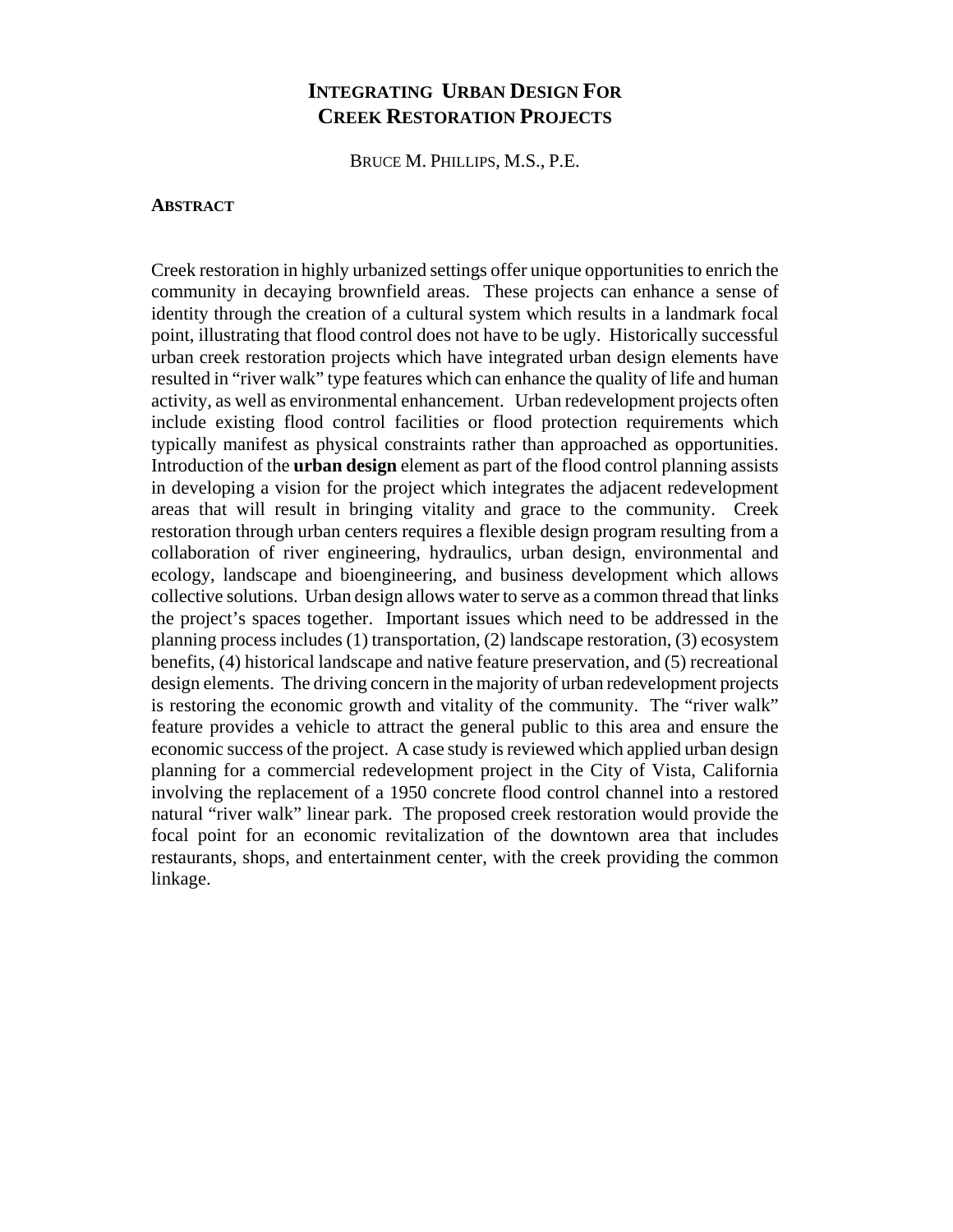#### **INTRODUCTION AND BACKGROUND**

Urban brownfields often plague major cities which have experienced loss of industries and commercial development, resulting in environmental burdens to the community which include vacant, derelict, or abandoned sites. A common byproduct of decaying urban development area is the public infrastructure in these areas which includes regional drainage facilities, in the form of degraded creeks, dilapidated riverfronts, polluted waterways, and concreted flood control channels. Residents of established communities in these highly urbanized centers have little opportunity to enjoy benefits associated with natural waterways, and are generally restricted access to these single-use urban rivers in a concrete jungle setting that provide no recreation opportunities or open space potential. Often times engineered turn-of-the-century flood control facilities create physical barriers within the community and have little functional relationship with the adjacent surrounding urban landuses. These urban rivers/creeks have become little more than open sewers for urban runoff and neighborhood waste receptacles, lottering locations for youth gangs and graffiti. However, a current trend by civic leaders and urban planners is that they have recognized that without reclaiming these waterways and improving adjacent urban neighborhoods, many communities will continue to bear the burden of the environmental sins of the past. A common solution which has evolved is new parks and public open space that can be the catalyst for revitalization of the downtown urban areas.

A more holistic and inclusive approach is necessary to develop a successful restoration program of urban rivers which ensures the maximum benefit to the community. This approach generally involves a collaboration between the public and private sector, and consultants of various disciplines to solve both technical and political problems associated with such a complex project. Multi-objective flood control projects are common place, but the majority of these only focus on satisfying specific internal objectives and are not aware of the project inter-relationship with the surrounding neighborhood or community. Creek restoration typically has involved environmental restoration of riparian corridors with passive public use and providing limited access to the community. However, within densely populated urban centers this primarily single function restoration program may have limited environmental benefits and may have difficulty in obtaining funding. A program which focuses on integrating urban design elements can integrate environmental, as well as, economic benefits for the community that may assist in funding the program by attracting private investment. Engineering improvements to the enhance or modify the existing urban rivers infrastructure can be designed as an integral part of the surrounding community which allow inherent landscape and design features to satisfy a multitude goals, including providing a showcase to preserve rich history of the community.

Effective flood control of urban rivers is an underlying primary objective to ensure public safety, however, non-conventional techniques which incorporate urban design will result in project which there are more opportunities for the public and benefits to the community. Urban watersheds generate significant quantities of runoff associated within rainfall events over a short period of time and require adequate means of hydraulic conveyance. Limited space is generally available in these built-up urban areas which restricts the available channel cross section and increases the flow velocity. Channel hydraulic characteristics then become a key design factor which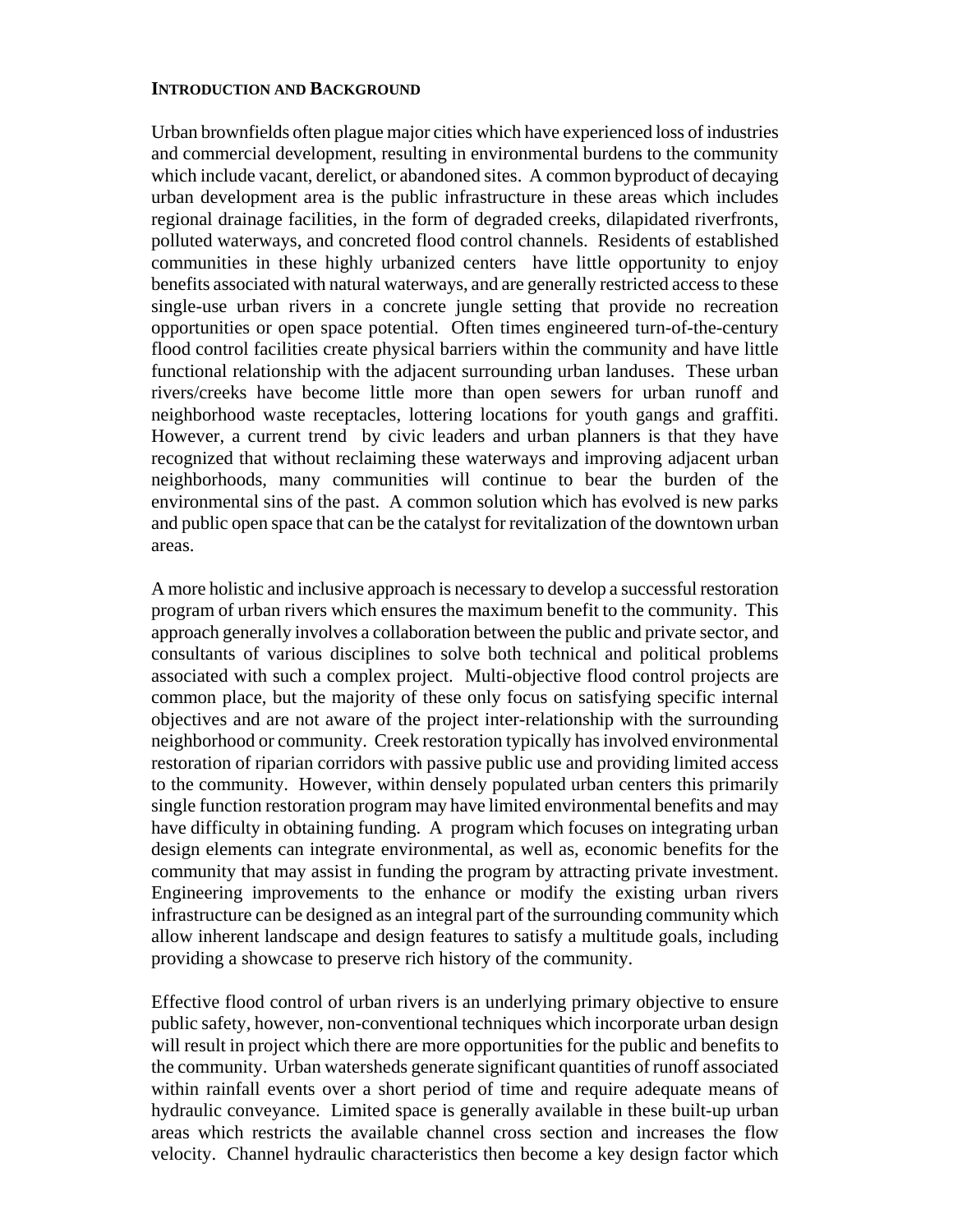will dictate the potential alternative solutions or ability to modify the existing flood control infrastructure. Once the flood protection solution has been achieved, then the other urban design amenities can be introduced to the project.

# **SUCCESSFUL URBAN CREEK RESTORATION PROJECTS**

Examples of the successful application of urban creek restoration which integrated urban design and provided revitalization to the community are not exclusive to a particular region, but can be found throughout the nation. Selected examples of a few representative projects are provided below:

· **San Antonio River Walk (San Antonio, Texas) -** Stretching along a 2.5 mile portion of the San Antonio River is the Paseo del Rio or River Walk is a landscaped corridor as it winds though the downtown district and lined with European-style sidewalk cafes, specialty shops, galleries, nightclubs, and high-rise hotels. The River Walk is neither pure park or pure business core, but represents a special blend of these two elements that supports a wealth of diverse activities. The lure of interesting shops and places of entertainment is as important as the atmosphere and beauty of the botanical garden.

· **Historic Arkansas River Walk (Pueblo, Colorado)** - Focus on returning the Arkansas River to its historic channel through downtown Pueblo which will integrate trails, sidewalk cafes, retail development opportunities, along with public spaces for art and entertainment including reestablishing the connection of City Hall and the River.

· **Guadalupe Riverfront (San Jose, California) -** A major floodplain open space corridor through the central downtown area which was originally designed by the Army Corps of Engineers to be an engineered lined flood control facility to satisfy the flood protection requirements. The local community redesigned the \$138 million river project with a more natural setting and park-like amenities which would attract the general public.

· **New River Walk Park (Fort Lauderdale, Florida)** - Multi-million dollar waterfront redevelopment project through downtown Fort Lauderdale which provides linkage between cultural and historical centers of the community

· **Tennessee Riverpark (Chattanooga, Tennessee) -** Tennessee Riverpark Master Plan provided for revitalization of Chattanooga's Riverfront of former industrial sites, vacant or unused property along a 22-mile stretch of the Tennessee River. Representing an investment from 1987 to 1995 of \$33 million, the Riverpark provides the setting for recreation and entertainment, and has encouraged more than \$200 million of investment in properties along the River Walk by private business.

·**Downtown Creek Front - Cherry Creek (Denver, Colorado)** - This creek revitalization project links college campus to downtown, provides water oriented open space lined with parks and infill commercial development, greatly improving pedestrian links between the downtown's cultural and shopping districts.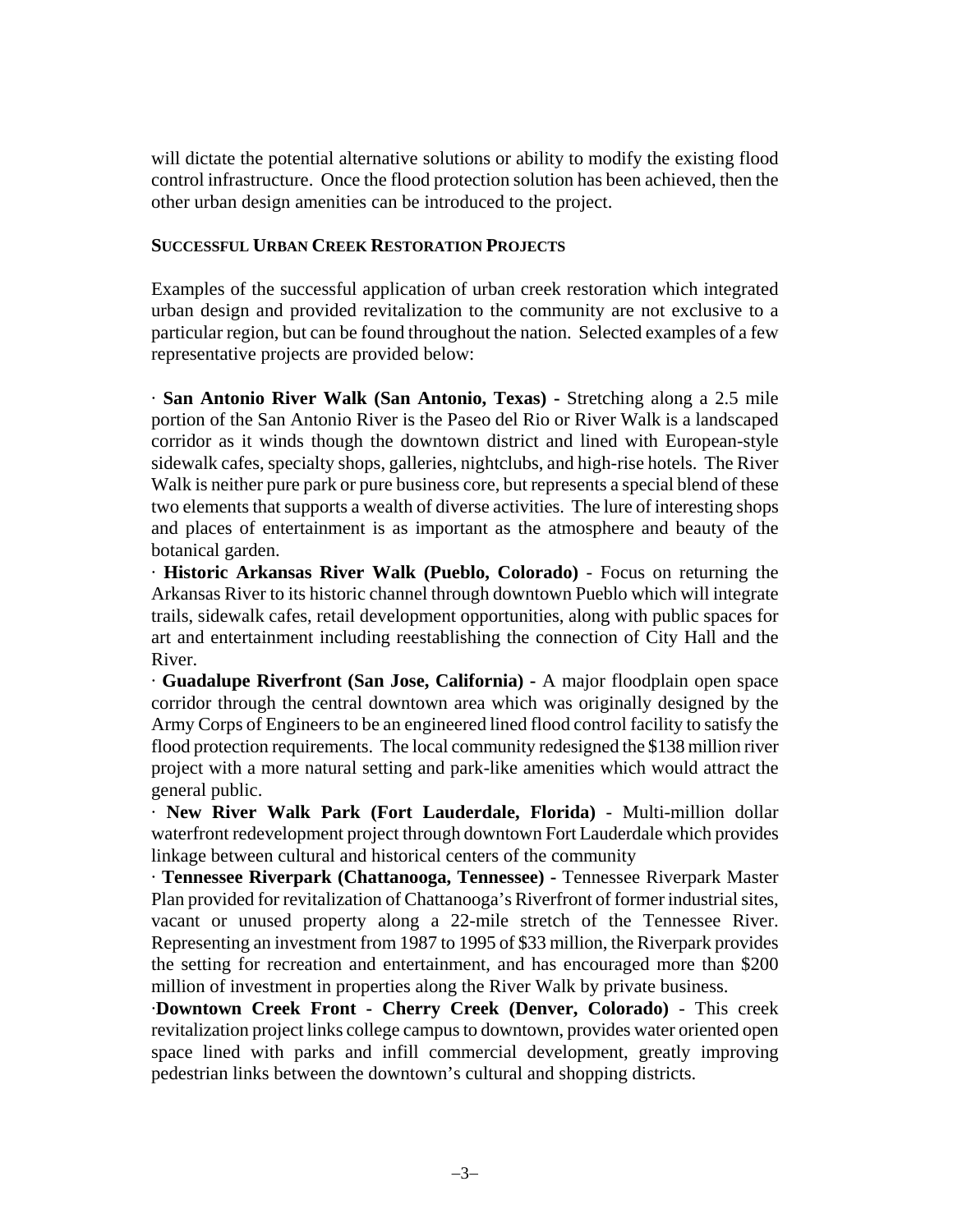Perhaps the most widely recognized downtown river walk revitalization project is the San Antonio River Walk. So successful is this particular River Walk that it has been widely studied and imitated as a model for urban redevelopment around the world. The uniqueness of this river walk is that it provides a pleasant balance of park-like setting and commercialism so that the tourist and the local citizen have a delightful special place for relaxation and relief from the congestion of the city core. Other elements which make the San Antonio River Walk successful include: (1) diversity of activities that is not typical of the usual city park, (2) dominant environmental and Spanish-American theme consistent with preserving or highlighting the historical elements of the city, (3) strong community support of the civic amenities, and (4) successful joint effort cooperating with government and private interests for planning and management of the River Walk. However, many communities have had difficulties in implementing similar programs for the redevelopment of their waterways or riverfronts. Some of the specific reasons that these restoration programs have not been successful include the following:

- · Lack of flood control
- · Over-engineered channelization which limits a park-like waterfront setting
- · Lack of support from downtown business interests
- · Lack of public understanding of landscape and planning proposals
- · Over-protective environmental constraints and regulatory requirements
- · Narrow and poorly conceived plans
- · Lack of financial support
- · Lack of leadership and organized effort

These items should be considered when contemplating community revitalization development which involves an urban river and initially outline an effective program to overcome these obstacles or project constraints.

### **URBAN DESIGN - WHAT IS IT?**

Successful urban design links people to each other and their physical surroundings through influencing the physical fabric of the urban setting so that design objectives are realized collectively. The practice of urban design focuses on creative efforts targeting community spaces, such as public street, parks, and transportation systems, that form the underlying urban environment and develop the basis for the collective experience of the city. Urban design ensures that riverfront areas of urban rivers can achieve their maximum utility to the community and access for the public with the surrounding uses. It is through effective urban design that will shape the future form of communities into a cohesive array, which allows the urban river to effectively function as an integrated whole with neighborhoods, commercial areas, and public amenities. Another role of urban design is to preserve and create an urban character which is specific to a particular community which may include the historical or natural resources. Urban revitalization programs must incorporate historical and cultural resources as essential components in defining the unique character of the community.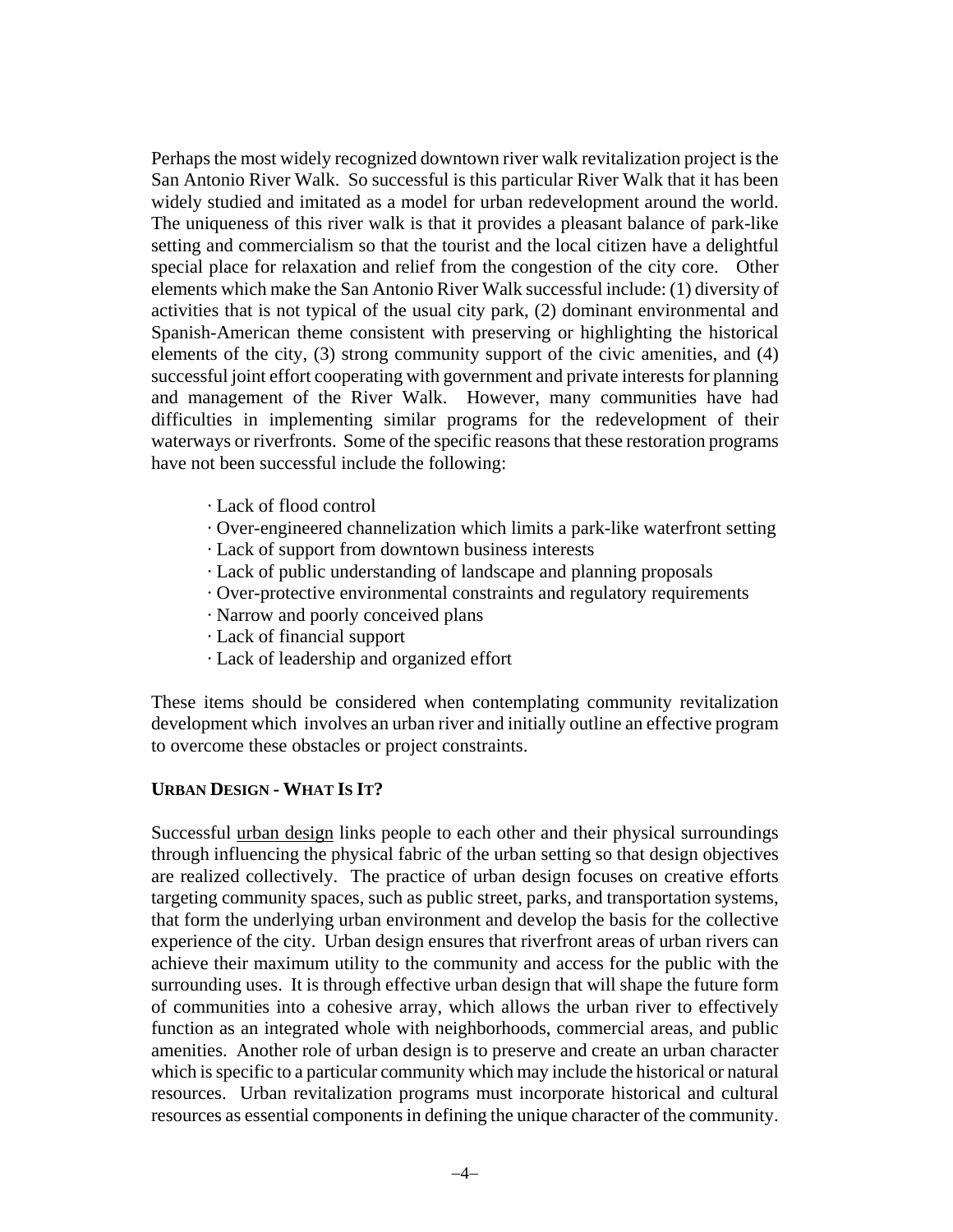These elements are prominent features in urban river revitalization programs which often become the theme of these developments. The river walk will often link adjacent historic project features and provide opportunities to promote unique cultural events as a part of these features.

Integrating urban design into river restoration process adds flexibility and detailed enhancements which provide the connection between culture and the environment. In addition, it ensures that urban redevelopment programs are compatible with responsible management of water-related public assets embodied in urban rivers. Pure engineered solutions ignore the importance of these design influences which generally results in a facility having limited secondary benefit to the community. However, through manipulation and amplification of physical features, natural materials, topography, and landscaping can provide an interaction or connection between the natural river system and the adjacent urban setting. Integrating a restoration program with urban redevelopment allows transforming derelict riverfront land into a greenway creating a more liveable city. This is significantly different than simply creating an environmental restoration of a degraded river habitat and provides more real impact on people and the community.

### **DEFINING RESTORATION PROJECT OBJECTIVES**

Defining a "vision" for the project is critical input in the initial planning process which will assist in ensuring that the original community objectives are embodied into plan development. The vision becomes a functional framework to guide the plan formulation and implementation of the design features. The project vision statement integrates the community's needs as wells as the project's practical and aesthetic objectives with a site's opportunities and limitations. Common project objectives associated similar river walk redevelopment projects include the following which reflect the community vision of the project:

- · Broaden range of visitor activities
- · Provide enhanced recreation opportunities for residents
- · Pedestrian ink residential neighborhoods to downtown community areas
- · Open restrictive portions of the stream
- · Allow recreation activities that focus on the creek
- · Provide water oriented activities
- · Flood hazard mitigation
- · Re-establishment of native plant communities
- · Creek as amenity and focus for leisure activities
- · Provides much needed open space in densely developed area
- · Catalyst for outdoor activity, commercial, civic, and cultural activities
- · Environmentally sustainable project and built to last
- · Public spaces for art and entertainment
- · Opportunities for the public to interact with the creek
- · Central gathering places for cultural events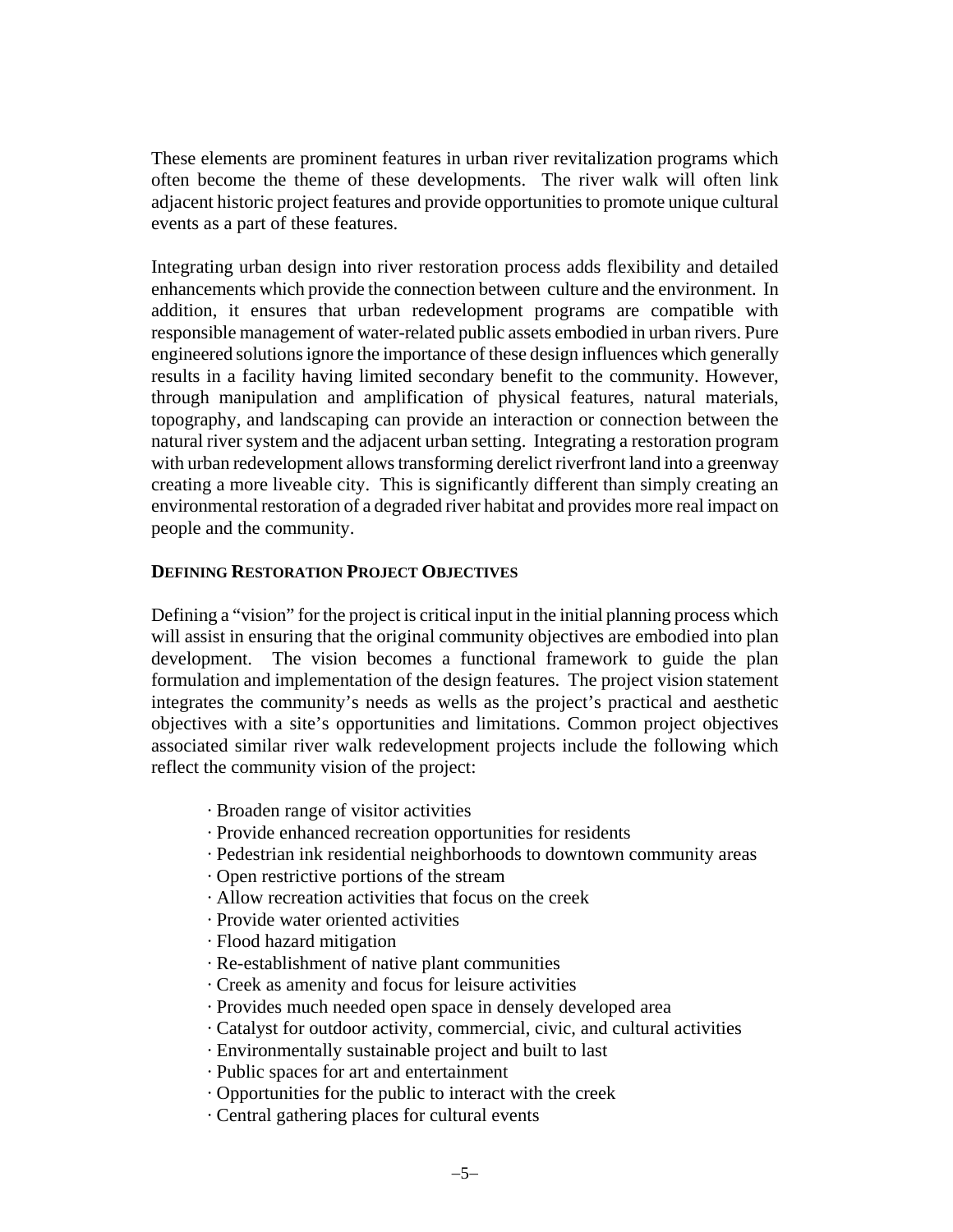- · Encourage pedestrian circulation
- · Create visual interest of the entry and access points to the creek
- · Incorporate unique climatic and geographic features of the area
- · Natural interface or buffer between urban landuses
- · Open space a catalyst for revitalization of downtown urban areas
- · Visual and physical enhancement of the community's relationship to the river
- · Preservation and celebration of heritage and local history

## **URBAN CREEK REVITALIZATION PLANNING PROCESS**

The complex nature of urban creek restoration necessitates initially developing a design program based upon a partnership between public and private stakeholders, that includes businesses and residents, and a collaboration between consultants of various disciplines. Plan formulation through this collaborative effort allows the collective group of individual experts (hydraulic engineers, landscape architects, traffic engineers, biologists, urban designers, city planners, and community leaders) to solve technical and political problems as a team. Another critical component required to initiate the planning program is the ability to articulate the community's vision of the creek restoration program, since this will provide the framework for the plan formation and ensure that the design features address these objectives. This process generally involves identifying primary issues and the design objectives which lead to conceptualization of an idea generating concept.

Utilizing a flexible design strategy which initially focuses on the general principles or components, rather than specific design features, allows freedom for the project to addresses input from various disciplines and evolve its unique characteristics. Addressing the primary underlying design principles simultaneously such as channel hydraulics, landscape design, circulation, site planning, and recreational elements will define the appropriate design criteria and allow integration of these components to form the basic design framework. A useful tool in this process is conducting "design charrettes" sessions with the team and stakeholders that provides a opportunity for creative input and project evolution. The result is that many of the project features can be designed to serve several functions, allowing many engineered components to be hidden through landscape or visual amenities.

Each of the technical disciplines needs to independently develop specific design envelopes of criteria that defines a range of boundary limits to allow design flexibility. An important initial design parameter is that the hydraulic engineer needs to provide a design envelope for the channel cross section geometry that indicates a general range of dimensions for the stream corridor, illustrating maximum and minimums. It is desirable that the design envelope for the channel provide the required flood protection and channel stability, but can still sustain the landscape elements and water elements during non-flood periods. As the restoration design evolves and plan takes a recognizable form, then continuous review of the added features is necessary by the individual disciplines through updating the appropriate technical analysis to ensure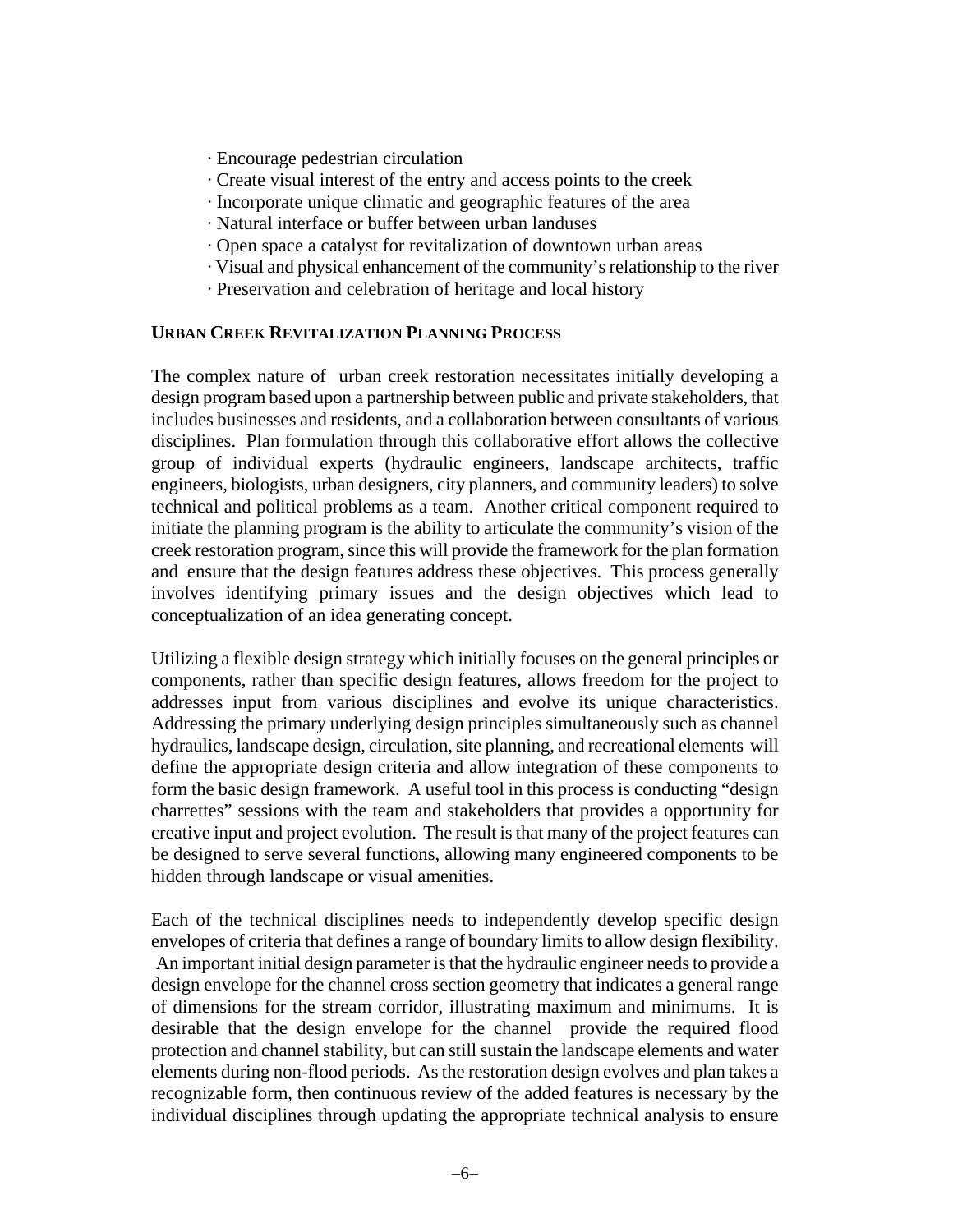design compatibility . Computer visualizations and renderings is another useful tool which provides an efficient method to translate the design into an image that communicates the design more effectively and often times graphically depicts relationships which were not readily apparent.. The overall process is dynamic with the many design details constantly changing, but the major design concepts will generally be maintained.

# **ENGINEERING DESIGN ASPECTS**

The primary technical engineering aspect of the river restoration process involves the river hydraulics, although other engineering disciplines are inherently involved in the design process. Satisfying the hydraulic requirements associated with the river corridor design must focus on channel stability, sediment transport, flow depths and durations, and channel morphology. The river hydraulics provide a road map to the interaction or cause-and-effect of the other design features suggested by the various disciplines for inclusion to the river corridor program.

Hydraulic Design - Development of a comprehensive baseline analysis of the flood plain hydraulics is essential to understanding the operation, mechanics, and function of the river corridor. Hydraulic characteristics must be correctly identified to establish a relationship with the other design disciplines and planned features. An overriding concern of the hydraulic design is to satisfy the required flood protection.

Stream Morphology - Focus on the natural forms, tendencies, and characteristics of the river geometry. Recreating these landforms with the channel geometry increase longterm stability and opportunity for successful establishment of riverine landscaping. These elements also include the natural river sequence of riffles and pools

Channel Stability- Long-term stability of the streambed and channel banks is important to minimize the effect of erosion/degradation or deposition of sediment. Ability to ensure the survival of river corridor vegetation and preservation of any structural features addresses long-term economic considerations.

## **COMMON DESIGN FEATURES**

Pedestrian Linkage and Public Accessibility - Encourage pedestrian circulation and to provide public access to the stream corridor along with linkage to other community transportation networks, including bicycle paths or public transportation. Trailheads to link neighborhoods and parking area or streets to the river greenway.

Recreational Elements - Provide a focal point for leisure activities which allow both passive and active uses that can include linear parks, open spaces, and trail systems. Design Materials - Construction materials should be consistent with maintaining the project vision through architectural standards, typically resulting in the use native materials or attempting to recreate historical elements. The material selection involves careful planning since this results in a critical visible aspect which the public will associate the project.

Planned Public Spaces- Provisions to allow adequate planned space for designated public activities or to promote specific cultural events. Public spaces can include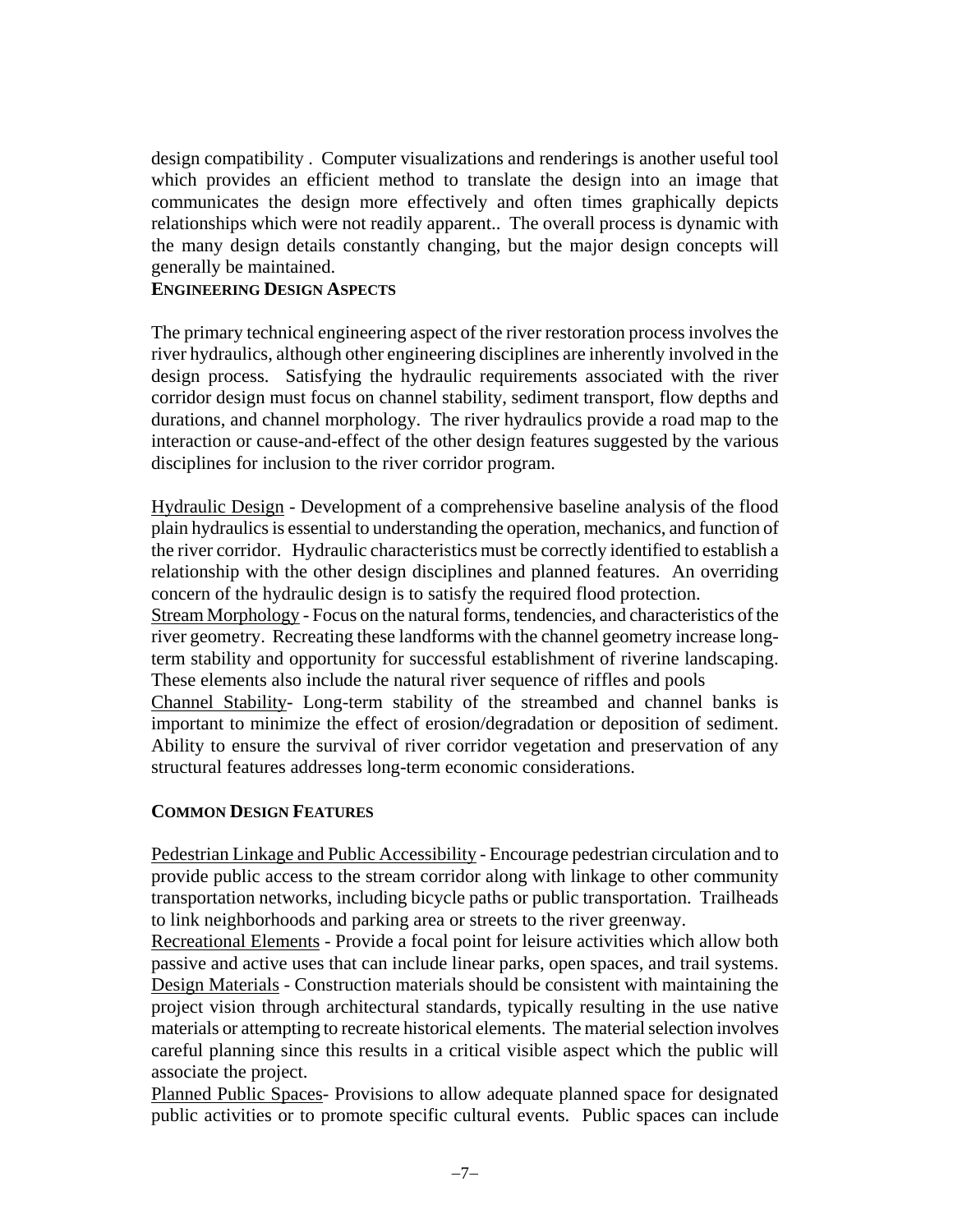locations for informal gatherings, public buildings, plazas, interpretative centers, opportunities for outdoor public activities, resting areas or public seating. These designed spaces assist creating a destination within the river walk, drawing the public into the river corridor from the adjacent urban uses while allowing them to spend time in the river walk.

Viewscapes - Dedicated locations to allow the public opportunities to share in the visual amenity of the river walk and accentuate the significant viewscapes of the river corridor which will identify the project..

Natural River Features - Preservation or the creation of the natural stream geomorphology includes specific features to ensure that the actual water flow visually recreates or mimics natural stream behavior. Establishing the natural channel geometry relationships becomes the aquascape design of the river corridor which includes the use of riffles and pools, along with the treatment of the stream edge.

Plantings - The proposed vegetation must be able to withstand the range of conditions within the river corridor since it is an active floodplain, as well as creating a natural composition which reflects similar native settings. Proper selection of the plant materials include both function as well as aesthetics.

Water Features - Water serves as the common thread which links the project features and provides . Additional water features such as fountains, The ability to deliver sustained year round flow in the creek is a design issue in semi-arid locations where only seasonal flows naturally occur

Park Amenities - Linear parks or greenways have the ability to serve more of the public with multiple uses, while having relatively low construction and maintenance costs compared to the big urban parks. The park features also create an atmosphere which provides a buffer to the adjacent urban uses. The amenities allow many public activities consistent with the park use.

Commercial Development - Integrating opportunities for commercial development along the river corridor introduces private investment and encourages the economic revitalization, providing a potential mechanism or nexus to assist in the financing.

Preservation of Historic Elements - Recreate historical landscapes which lend a sense of history to the project and can link adjacent historical landmarks into the theme.

Visual Amenities - Provide a sense of community identity through providing more visually attractive public spaces while providing the opportunity for the public to understand the underlying history and culture unique. Common elements which can personify the project features creating visual interest include interpretive or directional signage, kiosk, monuments, sculptures or art, and the recreating local historic elements.

### **DESIGN APPLICATION: VISTA VILLAGE CREEK WALK PROJECT (VISTA, CALIF.)**

The City of Vista is a small community located in northern San Diego County which had historic agriculture beginnings, but is now one of the fastest growing towns in San Diego. An ambitious redevelopment program has been pioneered by the city which encompasses approximately 50 acres of decaying commercial and industrial parcels adjacent to the main street downtown area. The Vista Village Project includes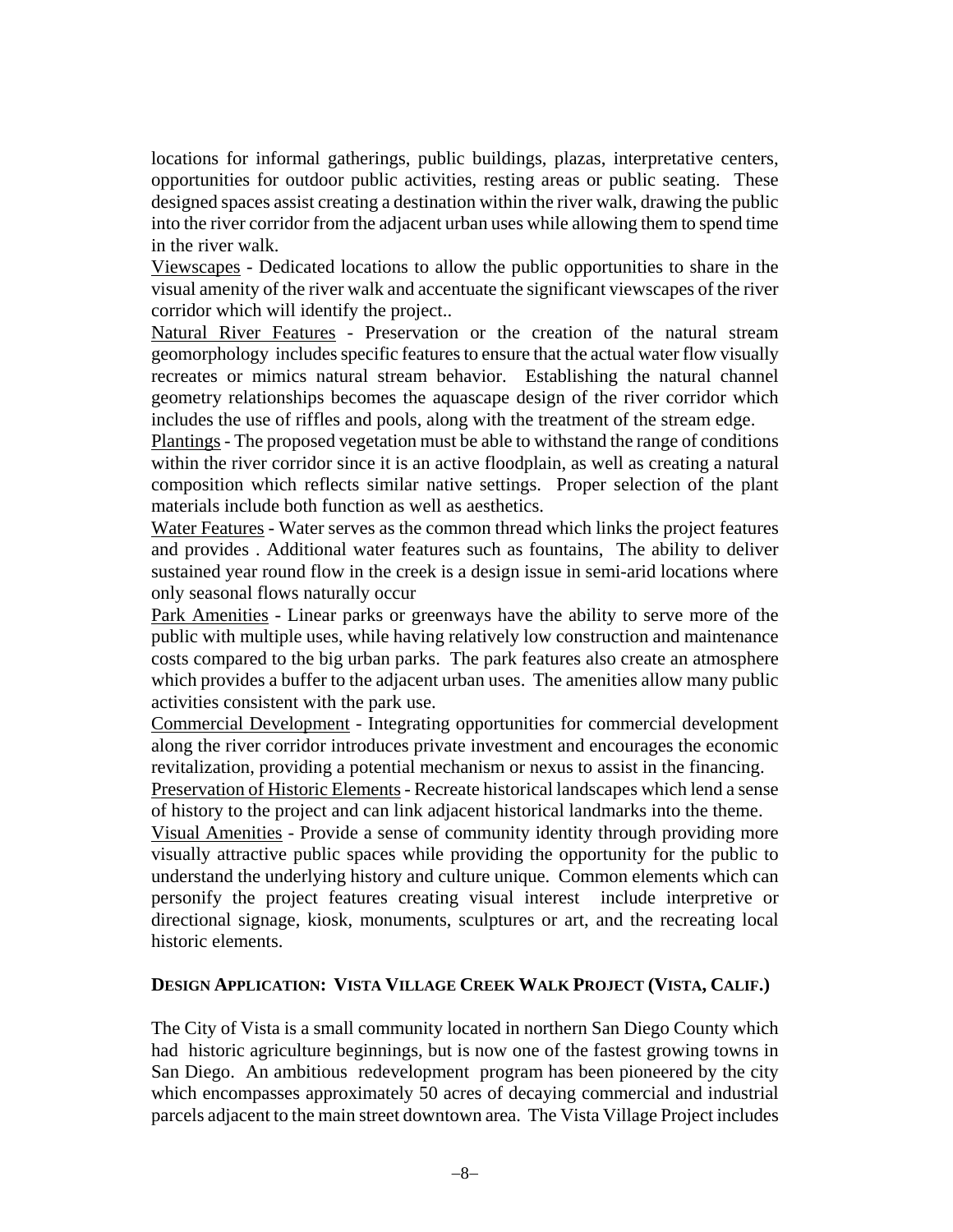

the development of a destination commercial / entertainment center with shops, restaurants, and theaters, along with a regional transit center. The jewel in the crown for the downtown redevelopment project is the **Creek Walk**, traversing through the spine of the project it replaces a 1951 SCS concrete flood control channel, and also incorporated preservation of a historic adobe building. Approximately 500 lineal feet of the existing concrete trapezoidal channel will be removed to develop a natural river corridor setting that will form the Creek Walk feature. This project represents part of the community strategy for economic revitalization of the downtown area to attract both residents and tourists, while providing a new unique civic symbol and source of pride.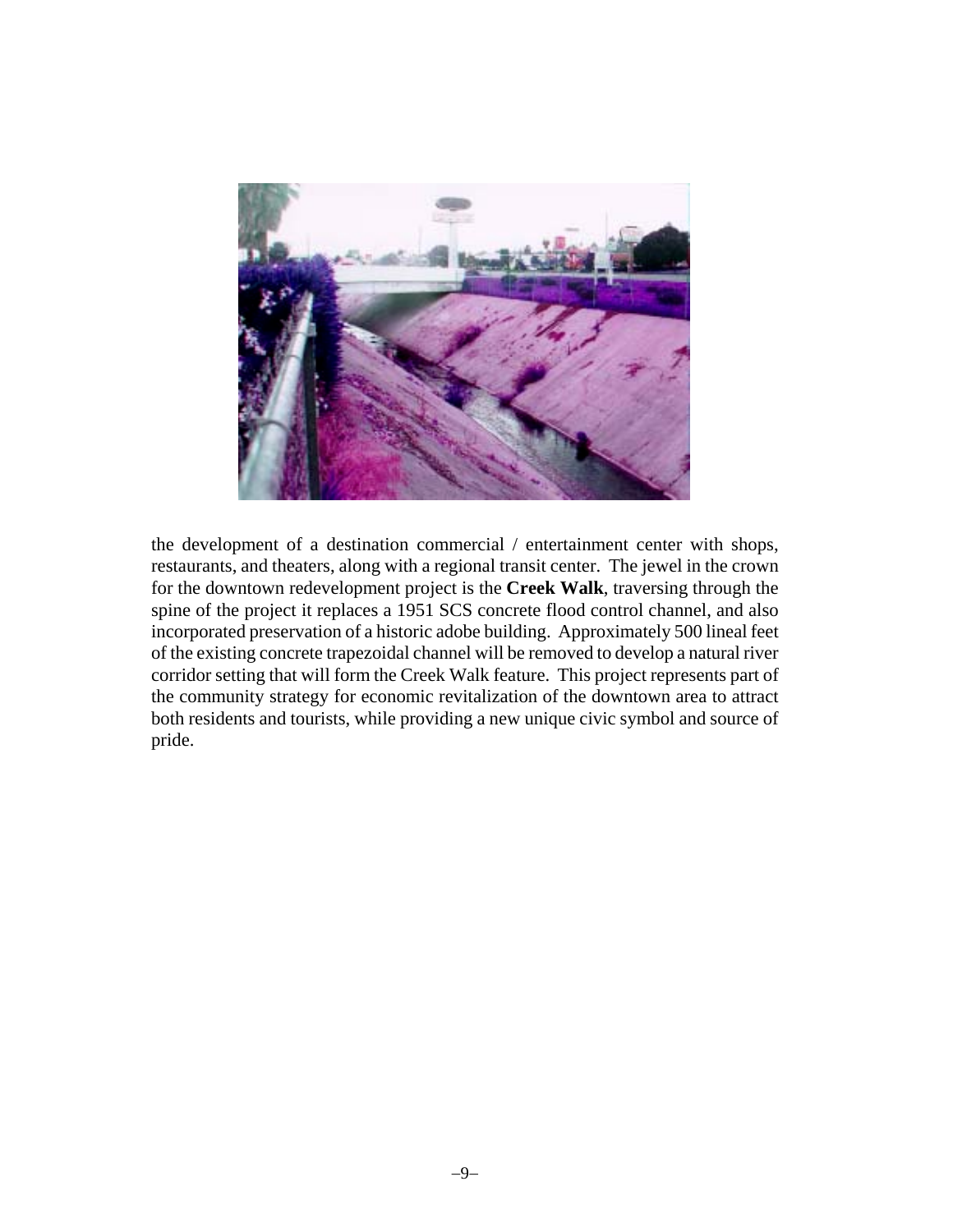

# **ISSUES AND CONSTRAINTS**

Numerous physical constraints were associated with the project site which required unique design solutions from the collaborative team of various disciplines that were integrated into the Creek Walk and the plan formulation for the redevelopment area. Some of the critical design issues which were considered included: (1) existing hydraulic constraints and conveyance limitations, (2) existing flood control channel facilities, (3) published flood hazard zone encompassing the entire site, (4) existing commercial facilities to remain (water park), (5) preserving a historical adobe building, (6) existing fiber optics and other utilities, (7) seasonal water flow in the creek, (8) impaired creek surface water quality, (9) toxic groundwater associated with previous commercial uses at the site, (10) arterial roadway realignment and creek crossings, (11) handicap access, (12) space limitations, and (13) proposed adjacent commercial use requirements. Flood protection and the floodplain hydraulics became one of the primary driving design issues which must be resolved for the redevelopment area since the entire project is located within a mapped flood hazard zone from a watershed with a tributary drainage area of over 9 square miles. Creative hydraulic solutions were necessary in order to contain regional shallow overflow flooding from upstream sources beyond the project and to incorporate the natural riverine feature between two sections of engineered concrete channel.

## **CREEK RESTORATION PLAN AND UNIQUE ELEMENTS**

Pedestrian Walkways and Linkage - Numerous recreational features were incorporated into the Creek Walk plan which provided hidden design benefits and opportunities. Pedestrian paths were strategically planned to allow circulation through the stream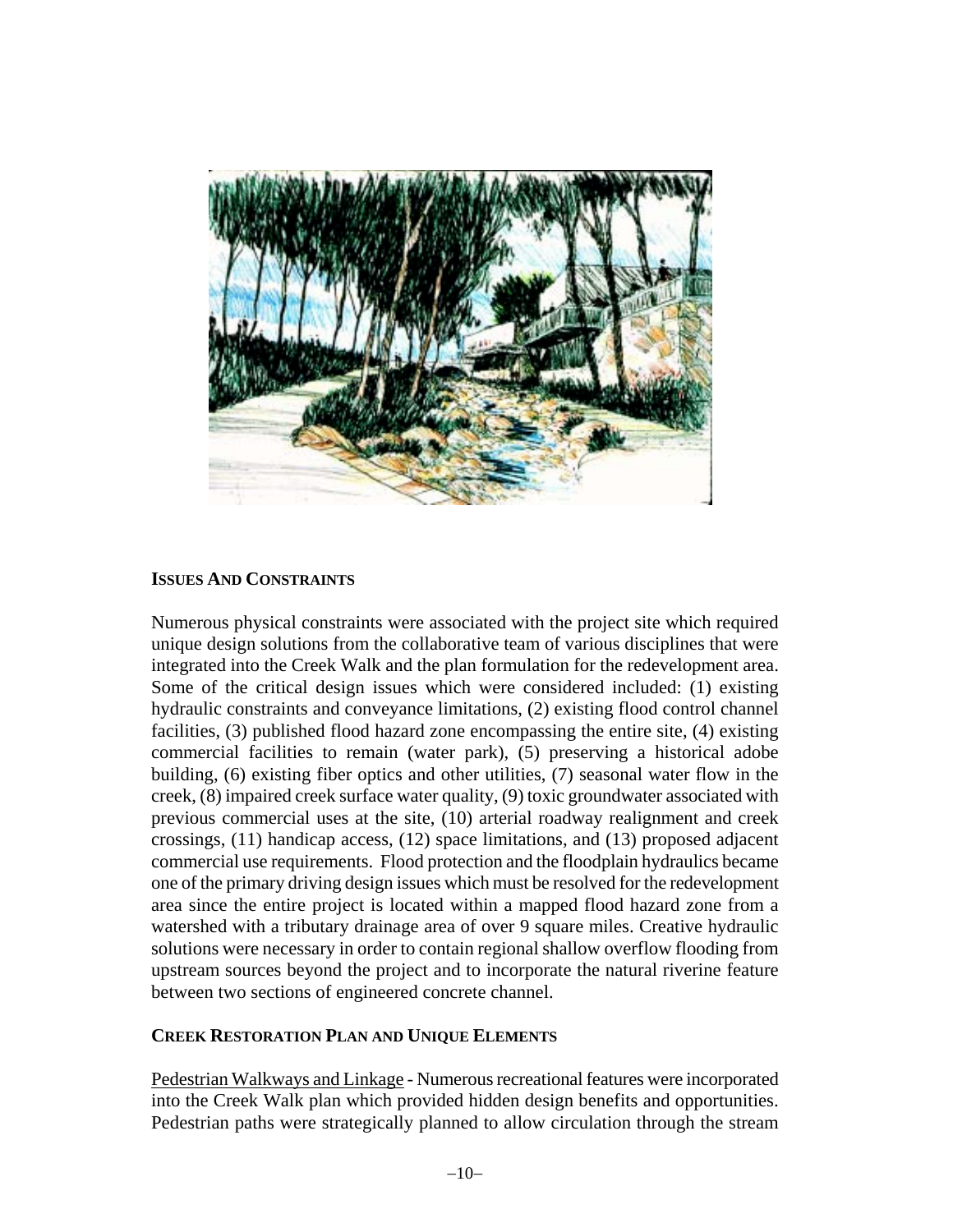corridor or along both the upper banks through the overlooking restaurants and public spaces. Design criteria for the trail geometry criteria was dominated in part by the requirement for handicap access into the creek along with landscaped view corridor. Creek Section Geometry - The available space for the creek cross section was limited by the proposed commercial development requirements along the channel banks. The resulting cross section is of variable width and required numerous architecturally treated walls to maximize the available cross sectional area in the creek while incorporating all the additional urban design features. An artificial streambed defined the normal operating water levels, while the adjacent walkways and landscape vegetation was located at different levels within the creek section. The creek was divided into two primary areas which included (1) a an area devoted to a more natural river landscape, and (2) areas which provided a more park-like landscape experience that encourages the public to participate.

Amphitheater - A central feature is an amphitheater incorporated into opposing banks of the channel cross section which was designed as a public place to hold festivals and cultural activities. Strategically located within the mid portion of the stream corridor it provides a link to draw pedestrian traffic from one commercial center to the other end of the project.

Access Points - Public access to the creek was provided through a variety of locations to enhance the Creek Walk experience, providing opportunities to explore

Adjacent Commercial Activities - Several locations for restaurants along the edge of the river corridor have been provided capitalize on this feature and enhance its use.

Construction Materials - A variety of construction will be utilized which follows architectural standards specifically adopted for the redevelopment area that seek to preserve the enhance the historic elements while preserving the informal setting of the community.

Bridges - Ability for public access directly to the creek water edge were provided through the use of two small pedestrian bridges which also provided a pedestrian link between both banks of the river corridor.

Natural Streambed Corridor - An artificial streambed was developed to function as the prominent water feature within the river corridor. The streambed alignment was developed to model the behavior of a natural stream system, with the appropriate meanders, variable stream width, and sequence of ripples and pools. The creation of the streambed section will be constructed with a PVC liner foundation overlaid with a protective soil cement lining, and large cobbles or boulders developing the variable stream edge interface. A riffle and pool sequence allowed vertical elevation change at these locations in the streambed profile while providing cascading flow and water movement.

Energy Dissipation / Grade Control Structure - The upstream interface between the existing engineered concrete trapezoidal channel required dissipation of the water velocity, which was on the order or 30 fps, prior to entering the natural river corridor area. The overall streambed gradient was adjusted to ensure that the velocities in the natural stream area were within a range of 5 to 8 fps.

Recirculating Water and Low-Water Diversion System - Concerns regarding the existing poor creek water quality and the ability to sustain year-round flow in this